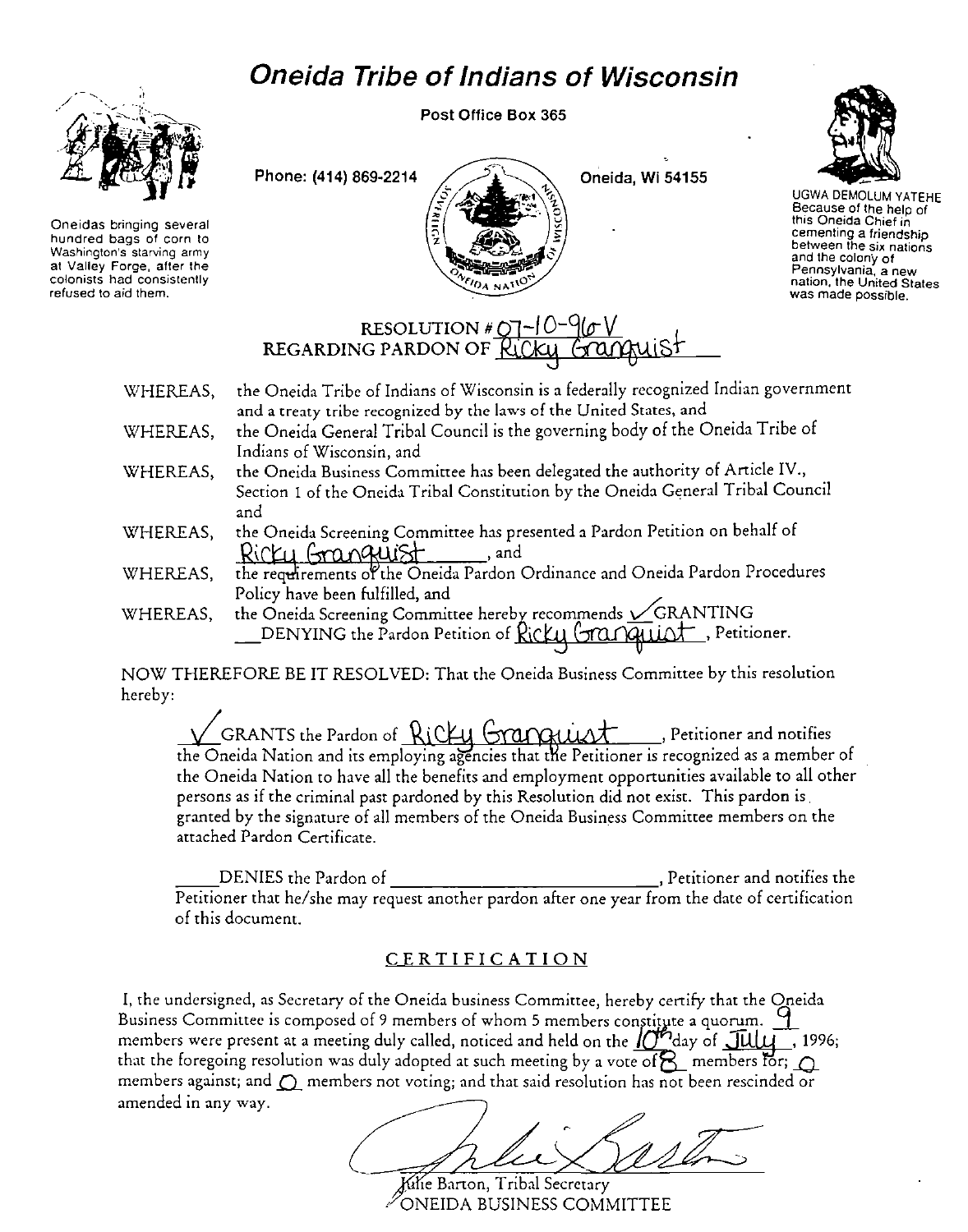## **Oneida Tribe of Indians of Wisconsin**

Post Office Box 365



**Oneidas bringing several hundred bags of corn to Washington's starving army at Valley Forge, after the colonists had consistently refused to aid them.** 

Phone: (414) 869-2214  $\bigcup$   $\bigcup$   $\bigcup$  Oneida, Wi 54155





UGWA DEMOLUM YATEHE **Because of the help of this Oneida Chief in cementing a frie.ldship between the six nations and the colony of Pennsylvania, a new nation, the United States was made possible.** 

July 10, 1996

Dear Tribal Member:

On behalf of the Oneida Tribe, I would like to take this opportunity to congratulate you on being awarded a pardon. It is our hope that you will continue your efforts in maintaining a positive lifestyle as a role model for our community.

I would also like to remind you that the pardon you have received pertains to those past offenses which existed at the time you *applied* for the pardon. Please remember that any violation which occurs after this date may again effect your eligibility to remain employed within the Gaming operations of the Oneida Tribe. If you happen to violate any law which would make you ineligible for employment or continued employment, then you will no longer be permitted to work within the Oneida Tribe's Gaming operation (per Tribal policy and procedures).

In closing, I again say CONGRATULATIONS on your pardon and wish you the best in your future endeavors.

Sincerely,

eborah Wortston

Deborah J. Doxtator, Chairwoman ONEIDA TRIBE OF INDIANS OF INDIANS OF WISCONSIN